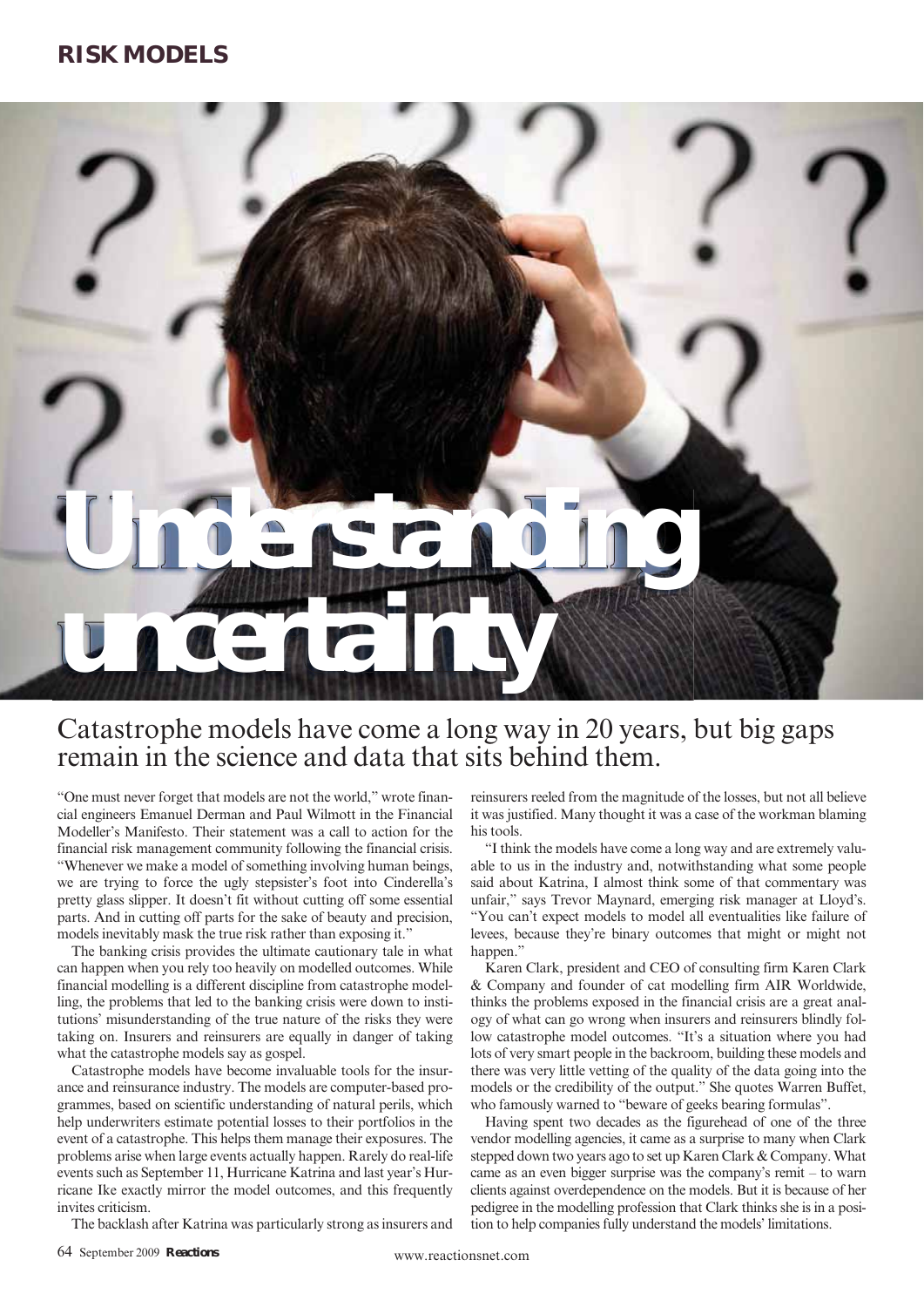"The fundamental structure of the catastrophe models has not changed since the 1980s," she explains. "What has changed dramatically is increasing computer power. Computer power has increased by several orders of magnitude. The problem is that our scientific knowledge has improved, but is generally the same order of magnitude as it was two decades ago."

## Inexact science

The models are constrained by the datasets they rely on. For US earthquake models, this data includes information from the US Geological Survey. Both Risk Management Solutions (RMS) and AIR have released updated models for North American quake that take into account advances in scientific research, including the 2008 USGS National Seismic Hazard Maps. The updates mean a reduction of 10% to 25% for the average insurer across all lines of business, according to RMS.

The most important changes will be in California, where modelled loss estimates will decrease by 5% to 10% for most commercial portfolios and a whopping 25% to 35% for most residential portfolios. This change "should be yet another reminder of the uncertainty around the earthquake peril and the catastrophe models", says Clark.

While the modellers need to continue building new research into the models, she believes the science can be oversold. "The problem is in marketing the models – and it is competitive because there is more than one modelling agency out there. There's a lot of talk about new scientific knowledge, but what the users have to understand is most of this new scientific knowledge is new research or a new theory – it's generally not new fact. There are relatively few scientific facts that underlie the catastrophe models. That's why the loss estimates from the different vendor models can vary so widely.'

She questions the value of the near-term hurricane models that were released in 2006 to reflect a period of heightened hurricane activity. The updates followed the devastating hurricane seasons of 2004, where four hurricanes made landfall in Florida, and 2005, which saw Katrina, Rita and Wilma bring insured losses of close to \$60bn. "Because we had a couple of bad years in a row there was a lot of pressure, but this is another example where we believe the industry has pushed the models beyond their capability to provide credible information," says Clark.

Clark points out that the near-term models will have been wrong three out of four years if the 2009 season turns out to be a belowaverage year for hurricane activity. At the time of writing, there had been a late start to the season with Hurricane Bill looking threatening but forecast to veer away from the US coastline. "The models can't pinpoint loss estimates accurately at an individual location



"We can't predict if we're even going to be able to have a barbecue at the weekend so we have to understand the limitations of models. It's a chaotic climate system out

there and anyone who thinks they're going to predict the weather is sadly mistaken."



"The problem is in marketing the models – and it is competitive because there is more than one modelling agency out there. There's a lot of talk

about new scientific knowledge, but what the users have to understand is most of this new scientific knowledge is new research or a new theory – it's generally not new fact."

Karen Clark, president and CEO of Karen Clark & Company

level and they cannot predict what's going to happen over short time periods," she says. "They were never intended to do that."

One reason why cat models have seen so little scientific advancement is down to the infrequent nature of catastrophes. Large earthquakes, catastrophic flooding and landfalling category 4 or 5 hurricanes thankfully do not occur with regular frequency. This means scientists have to rely on historical records to assess the perils.

"There's a sense that the science is not at the level that it really needs to be," says Christopher Schaper, chief underwriting officer and head of reinsurance of Endurance's Bermuda operation. "There are several organisations putting forward PhDs and other highly specialised experts to better assess cat risk. The only way to confirm the scientific data embedded in the models and the accuracy of the expected results is for actual events to take place. However, the events themselves are not frequent and therefore it is difficult to verify whether the models are actually performing as expected."

# Mind the gap

Underwriters need to understand the limitations of the models they use to make sound decisions. This involves taking stock of the company's own knowledge of the cat exposures sought to be underwritten and using that information in conjunction with the models. Schaper explains, "We develop our own proprietary assessment tools which, along with the models themselves, enable us to better assess the risks we are taking."

This approach is useful when assessing catastrophe exposures in parts of the world that are not well modelled. While peak catastrophe zones like US earthquake and US hurricane have enjoyed plenty of modelling investment, other perils are not as well understood.

"Actual events provide valuable insight into how portfolios behave, which is an essential part of using the models correctly," says Schaper.

Hurricane Ike provided an excellent opportunity to assess catastrophe risk analysis at Endurance. "We decided to evaluate the different parts of our portfolio: those that overperformed, performed as expected, and underperformed. We found that in the portion of the portfolio that underperformed, there were exposures that had certain characteristics and, as a result of that knowledge, we altered our portfolio for the next renewal cycle to reduce some of those exposures within our portfolio," he explains. "It's really important for reinsurers to conduct a formal assessment of their portfolio after each of these events – it's the only way anyone is going to learn – and we do learn quite a bit when these events happen."